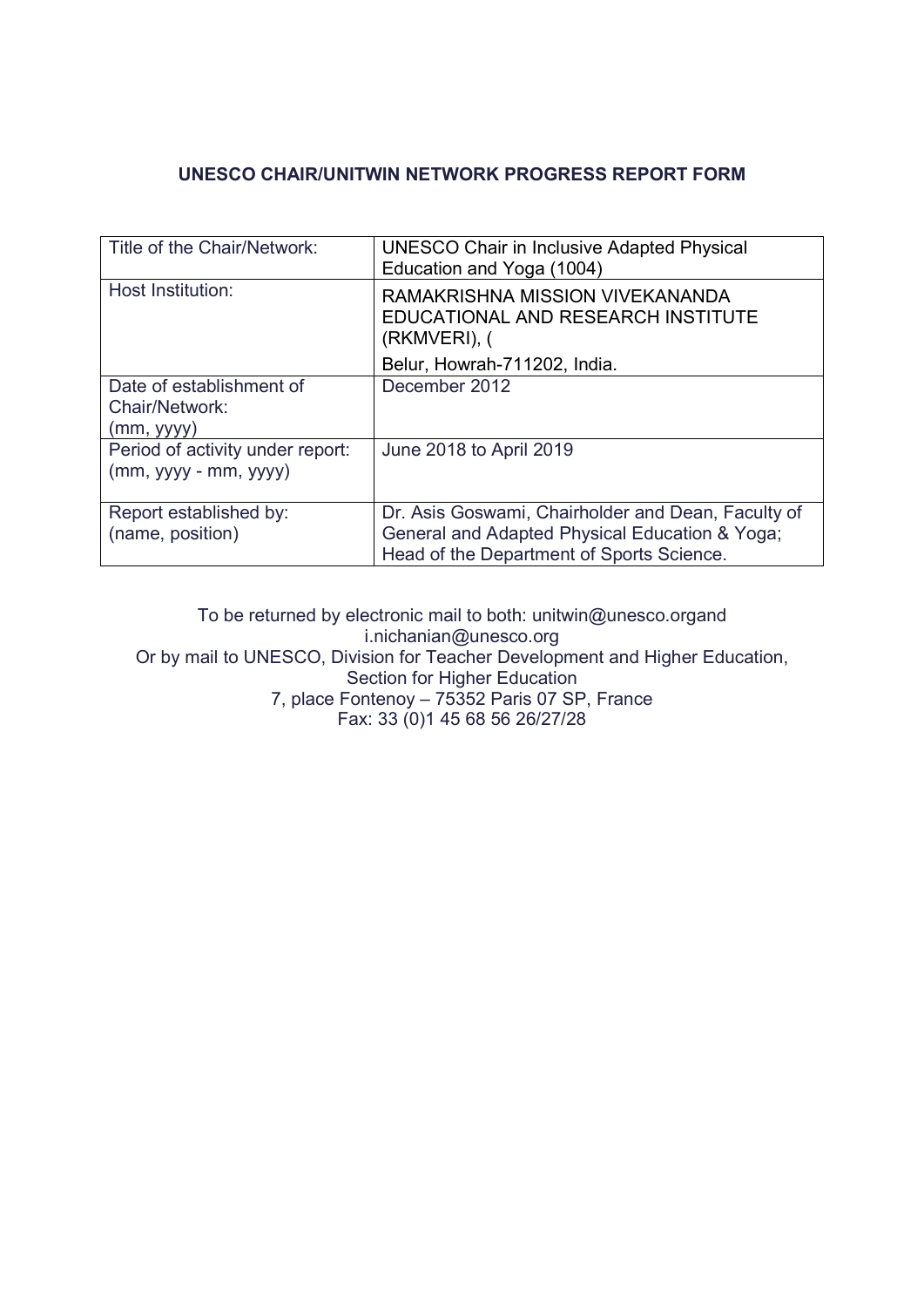### **1. Executive Summary:**

### **Major outcomes, results and impact of the Chair, including on national policies, in relation to its objectives as stated in Article 2 of the Chair Agreement (between the Institution and UNESCO) (Not exceeding 300 words)**

The UNESCO Chair activities took a larger dimension through renewal of the Chair till 2021. In addition to the ongoing academic programmes related to adapted physical education and sports in two campuses of the University, a number of well cherished targets were achieved. The new dedicated five-storeyed building for teaching and research in the field of Sports Science and Yoga was inaugurated, three major research laboratories were established and two more design registration applications were submitted. A number of collaborative agreements through Memoranda of Understanding (MoU) with academic and professional bodies were signed. The network of academic collaboration was thus enlarged. It is matter of gratification and joy that the University has been accredited by National Assessment and Accreditation Council (NAAC) of India with a A++ Grade (the highest grade), as per the results declared in their website on 28 March 2019,with a Cumulative Grade Point Average (CGPA) of 3.66 (out of 4) making our University rank SECOND in the whole country among the higher educational institutions accredited by NAAC in their Revised Accreditation Framework.Preparations are afoot to start postgraduate programmes in Sports Science and Yoga, for which state-of-the-art laboratories are being developed and high quality research and teaching faculty are being recruited. These programmes will be started from the academic session 2019-10 and it is expected that in the next two years research will also become visible through publications in high quality research journals.

| 2) Activities:<br>Overview of activities undertaken by the Chair during the reporting period                                                                                                    |                                                                                                                                                                                                                     |  |  |  |  |
|-------------------------------------------------------------------------------------------------------------------------------------------------------------------------------------------------|---------------------------------------------------------------------------------------------------------------------------------------------------------------------------------------------------------------------|--|--|--|--|
| a) Education/Training/Research<br>(key education programmes and training delivered and research undertaken by<br>the Chair during the reporting period, target group and geographical coverage) |                                                                                                                                                                                                                     |  |  |  |  |
| i) Education<br>(leading to<br>certificate)                                                                                                                                                     | 1. The following courses are being conducted by the Faculty of<br>General and Adapted Physical Education and Yoga(FGAPEY) of the<br>University on a regular basis:                                                  |  |  |  |  |
|                                                                                                                                                                                                 | Ph.D.<br>Master of Philosophy (M.Phil.)<br>Master of Physical Education (M.P.Ed.)<br>Bachelor of Physical Education (B.P.Ed.)<br>Bachelor of Science in Physical Education (B.Sc.)<br>Diploma in Physical Education |  |  |  |  |
|                                                                                                                                                                                                 | 2. The following courses are being conducted by the Faculty of<br>Disability Management and Special Education (FDMSE) of the<br>University, Coimbatore, on regular basis:                                           |  |  |  |  |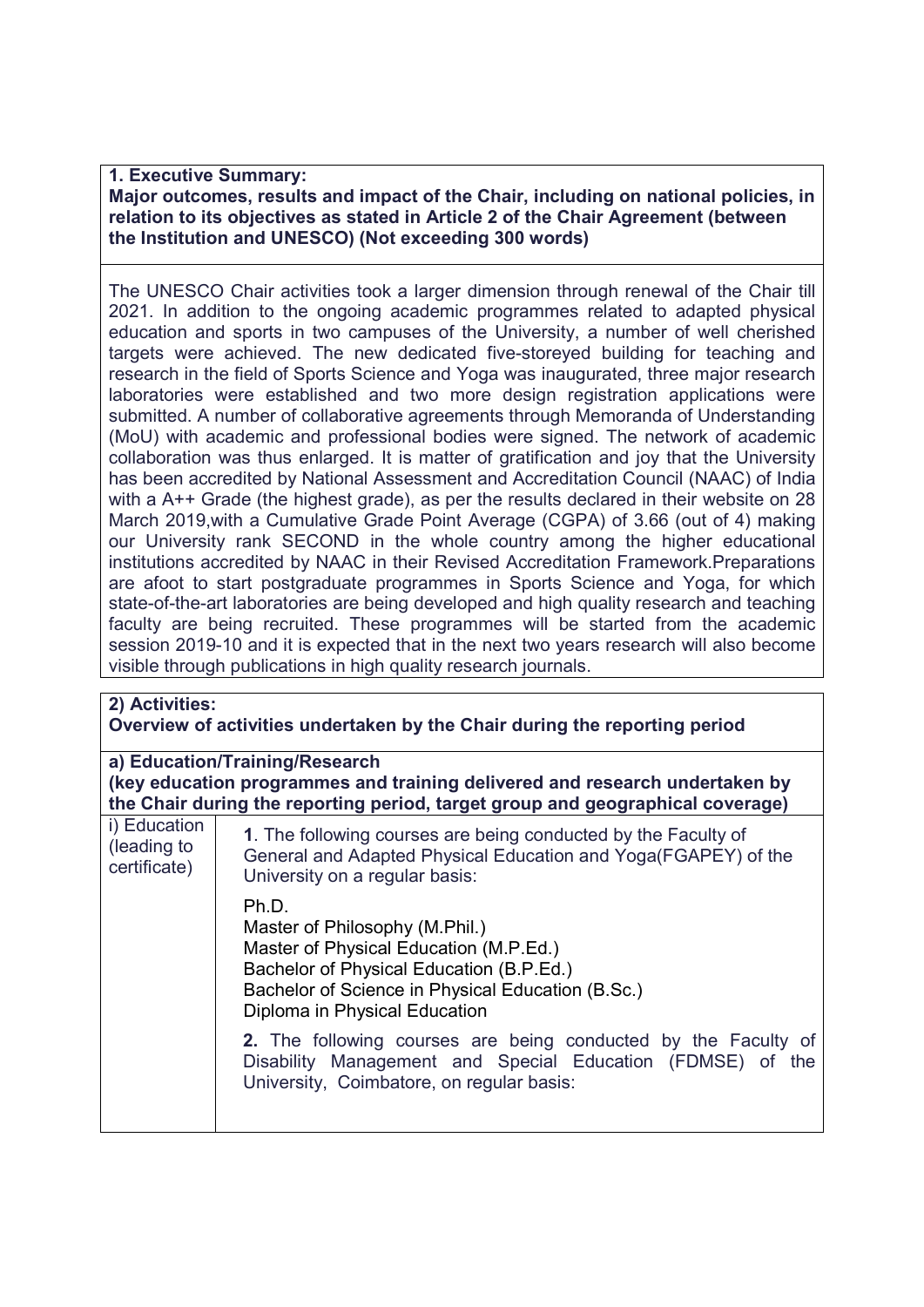|                              | Ph.D. in Special Education [Visual Impairment (VI), Hearing<br>Impairment (HI), Mental Retardation (MR)]<br>M.Phil. in Special Education (VI, HI, MR)                                                                                                                                                                                                        |  |  |  |  |  |
|------------------------------|--------------------------------------------------------------------------------------------------------------------------------------------------------------------------------------------------------------------------------------------------------------------------------------------------------------------------------------------------------------|--|--|--|--|--|
|                              | Other Courses running with the recognition/approval of the<br>Statutory Body names 'Rehabilitation Council of India (RCI)'                                                                                                                                                                                                                                   |  |  |  |  |  |
|                              | M.Ed. in Special Education (VI, HI, MR)<br>B.Ed. in Special Education (VI, HI, MR)<br>D.Ed. in Special Education (VI, HI, MR)<br>DSLI - Diploma in Sign Language Interpretation                                                                                                                                                                              |  |  |  |  |  |
|                              | (VI-Visual Impairment, HI-Hearing Impairment, MR-Mental Retardation)                                                                                                                                                                                                                                                                                         |  |  |  |  |  |
|                              | In addition Diploma in Theatre Arts for Holistic Development and<br>Certificate course in Assistive Technology were also conducted.                                                                                                                                                                                                                          |  |  |  |  |  |
|                              | <b>Academic courses in Main Campus at Belur Math:</b>                                                                                                                                                                                                                                                                                                        |  |  |  |  |  |
|                              | The Department of Sports Science and Yoga is conducting the<br>following programmes at present:                                                                                                                                                                                                                                                              |  |  |  |  |  |
|                              | 1. Integrated M.Phil.-Ph.D. in Sports Science<br>2. Post Graduate Diploma in Yoga<br>3. Certificate Course in Basic Ayurveda, Panchakarma and Naturopathy<br>(CBAPN)<br>4. Certificate Course in Yoga (CCY)                                                                                                                                                  |  |  |  |  |  |
|                              | 5. Outreach programme in Yoga for Health and Wellbeing                                                                                                                                                                                                                                                                                                       |  |  |  |  |  |
|                              | Two more Post graduate level academic programmes being introduced<br>from the 2019-20 session. These are four-semester (two-year) fulltime<br>programmes:                                                                                                                                                                                                    |  |  |  |  |  |
|                              | a) M.Sc. in Sports Science<br>b) M.A./M.Sc. in Yoga                                                                                                                                                                                                                                                                                                          |  |  |  |  |  |
| ii) Training<br>(short term) | 1. Dr. Goswami participated and delivered lectures at the Athletic<br>Coaches Association of Bengal on "A few scientific considerations<br>for running events" in August 2018. This lecture was aimed at providing<br>solutions to specific issues related to analysis of performance of the<br>sports persons. About 30 coaches had attended the programme. |  |  |  |  |  |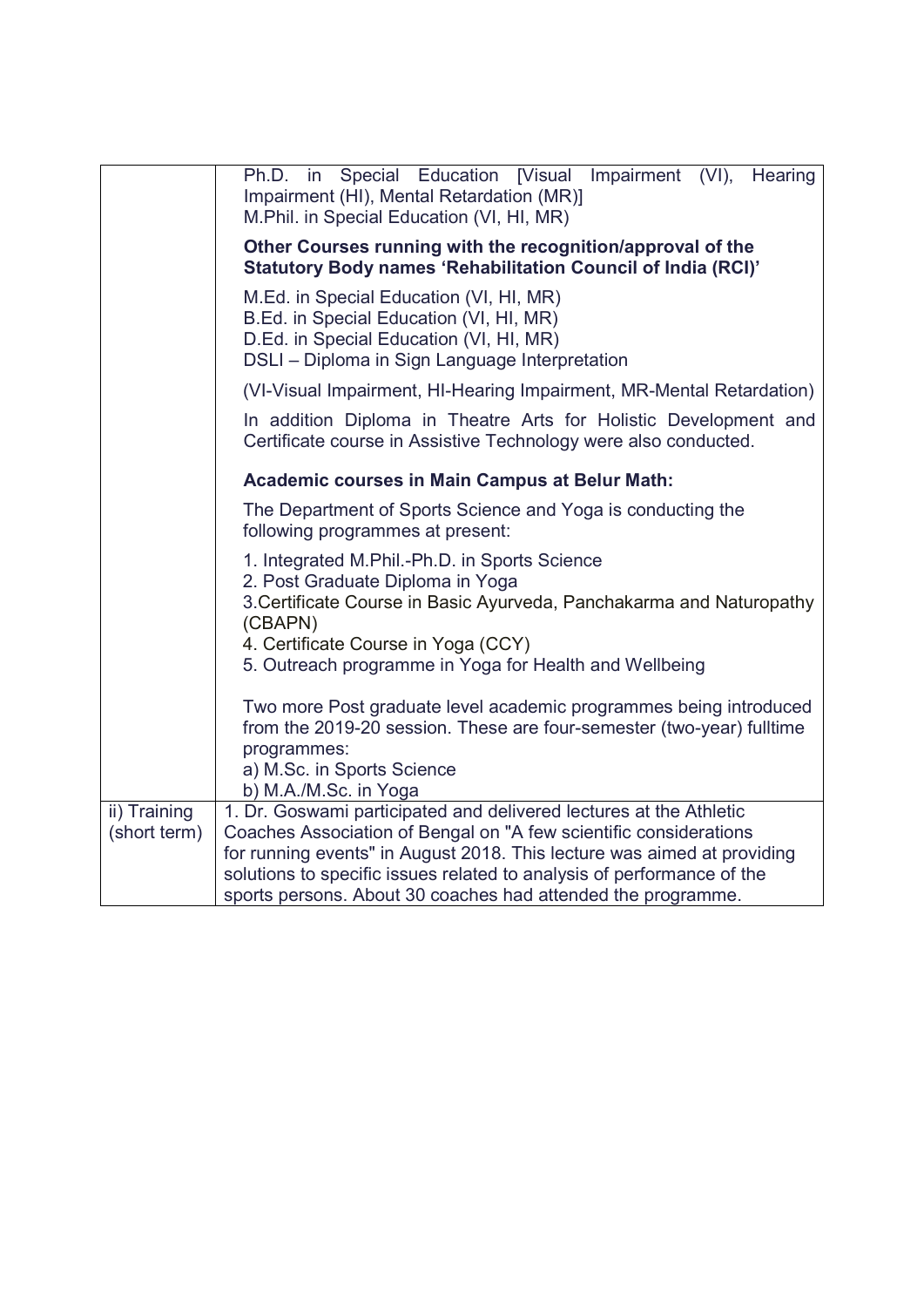|                  | Dr. A. Goswami in an extension service programme at<br>Athletic Coaches Association of Bengal tent.<br>2. Training sessions were conducted to provide Yoga practice for<br>students. This activity includes teaching of Asana for healthy living and<br>wellbeing. This has started from 15 January and would continue till 30<br>April 2019, in the gymnasium of the Belur Campus.                                                                                                                                                                                                                                                                                                                                              |  |  |  |  |
|------------------|----------------------------------------------------------------------------------------------------------------------------------------------------------------------------------------------------------------------------------------------------------------------------------------------------------------------------------------------------------------------------------------------------------------------------------------------------------------------------------------------------------------------------------------------------------------------------------------------------------------------------------------------------------------------------------------------------------------------------------|--|--|--|--|
| iii)<br>Research | 1. The plan of establishing research laboratory for Sports Science and<br>Yoga at the Belur Campus was successfully executed. The construction<br>of the new five-storeyed building christened "Atma-Vikas" (meaning Self-<br>development) dedicated to Sports Science, Yoga and Fitness was<br>completed and the building inaugurated. A number of research equipment<br>were acquired and installed in the three laboratories which have started<br>functioning. A brief description of the activities in these laboratories is<br>given below:                                                                                                                                                                                |  |  |  |  |
|                  | a) Exercise Physiology Laboratory                                                                                                                                                                                                                                                                                                                                                                                                                                                                                                                                                                                                                                                                                                |  |  |  |  |
|                  | This laboratory will carry out research in the field of exercise physiology<br>and also serve as testing centre for fitness related to sports. The<br>laboratory will be fully equipped by phases with the state-of-the-art<br>equipment. Among these, the following equipment have been already<br>installed and are functioning:<br>i) Bicycle Ergometer (Monarch)<br>ii) Body composition Analyser<br>iii) High resolution weighing scale (Avery)<br>iv) Polar Heart rate monitors - V800 model<br>v) Polar heart rate transmitter - H7 model<br>vi) Skin fold calliper - Betty Model<br>vii) Skinfold calliper - Cescorf model<br>ix) Precision Measuring tape - Cescorf model<br>x) Anthropometer<br>xi) Spreading calliper |  |  |  |  |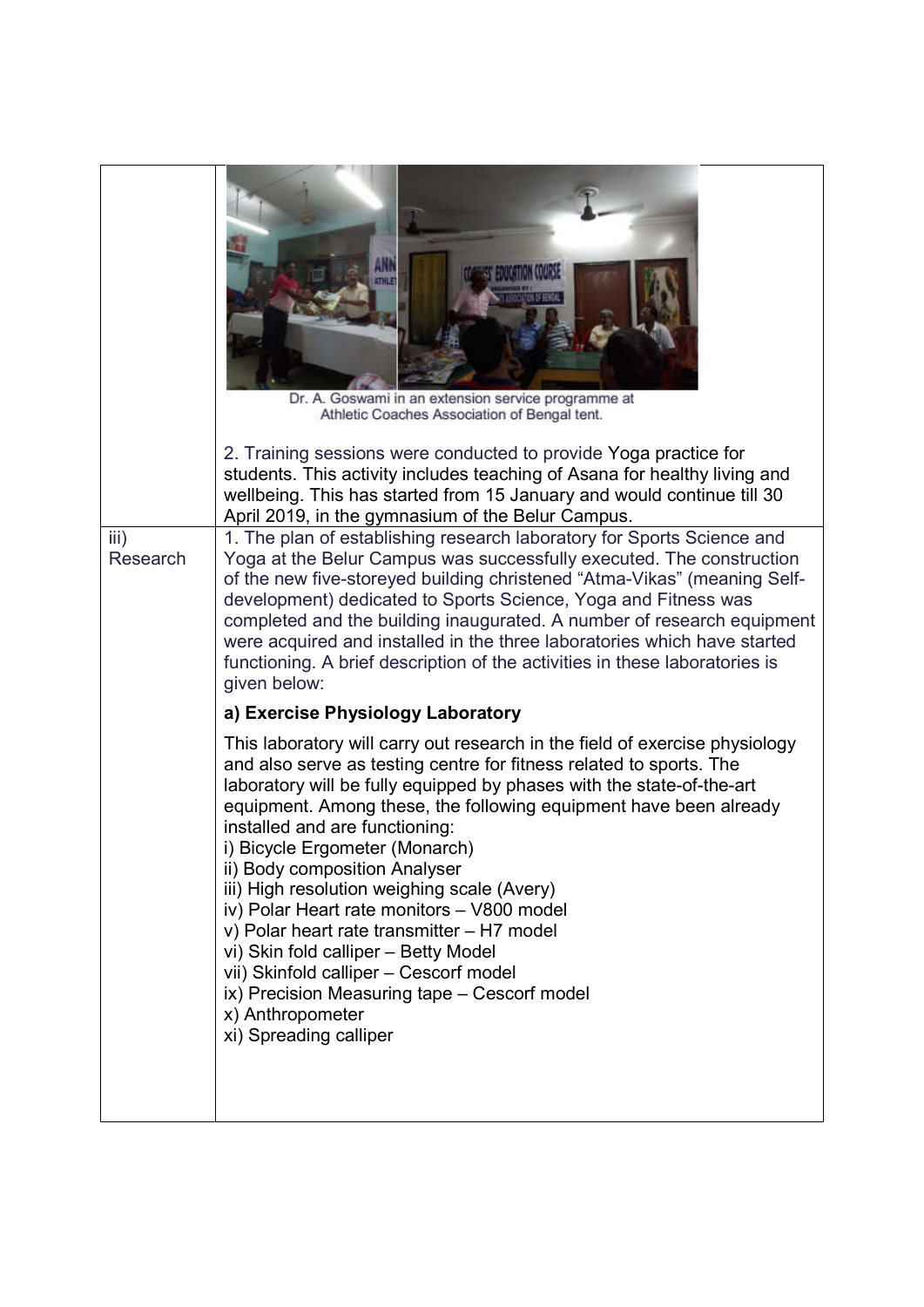# **b) Biomechanics and Adapted Sports (Sports for the Disabled) Laboratory**

For experiments related to biomechanics and adapted sports field: i) Open space type laboratory for study of various types of sports activity ii) GoPro Hero 7 model Camera for high frame speed video recording iii) Indigenously built equipment for innovative experiments iv) Software available: Tracker and Kinovea

## **c) Yoga and Meditation Study laboratory**

i) Portable EEG equipment

ii) Multi-channel Bio-potential recorder

**2.**Two more designs were developed for testing the fitness of disabled sports persons. Intellectual Property registration application has been submitted to the IP Office in Kolkata.

a) Balance test equipment for the Blind persons



b) Trunk Flexibility test equipment



The following four doctoral research projects leading to Ph.D. degree have been initiated at the Belur Campus:

1. Effect of General and Specific Training on Anthropometric Profile and Cardiorespiratory Endurance of the Cricketers by the scholar named Ankur Biswas

2. Exploring Spatial Perception of Visually Impaired Through Auditory and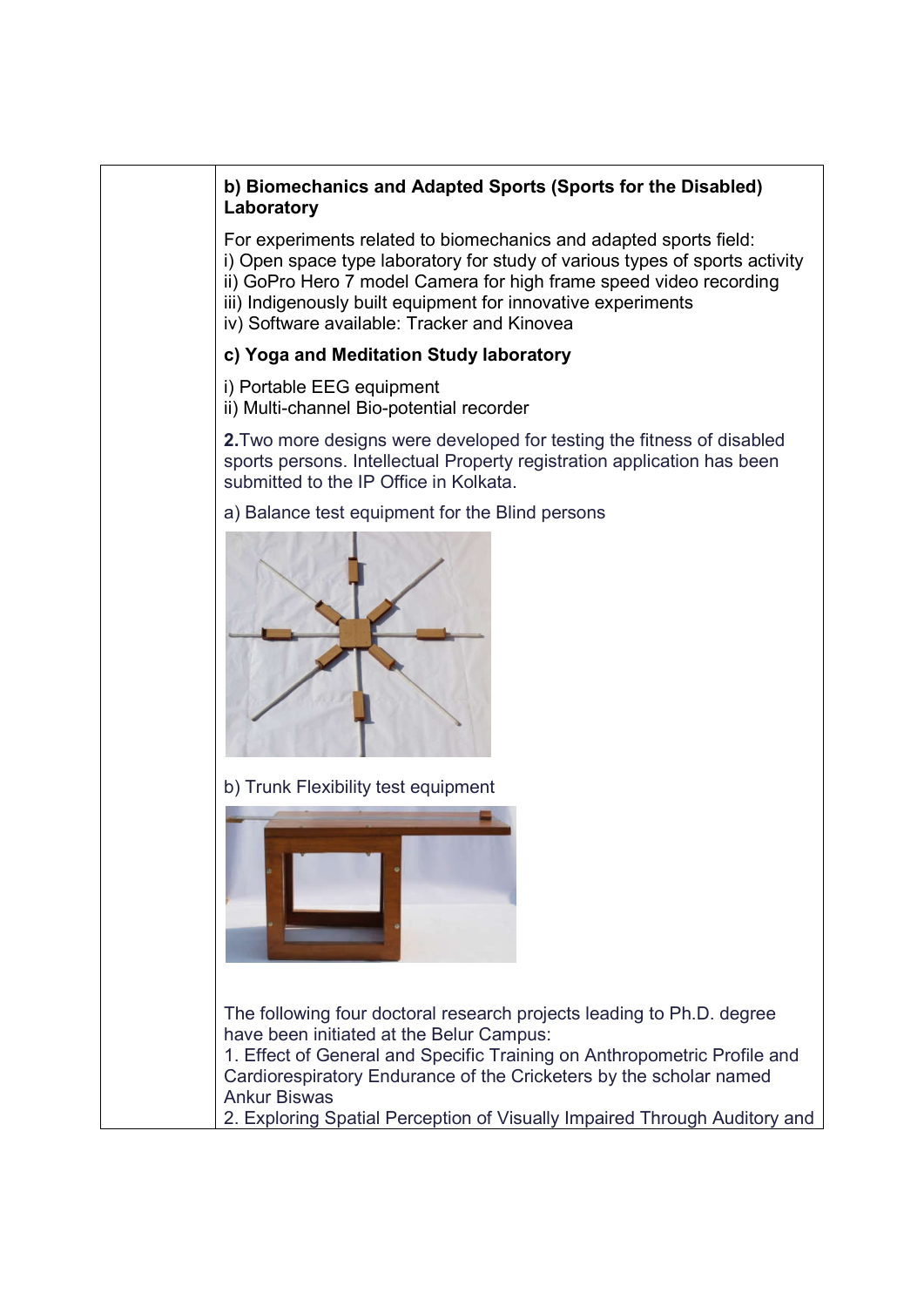Other Feedback by the scholar named Bankim Biswas 3. Effect of various combinations of yogic practices on physical performance of non-sport and sport persons by the scholar named Gopinath Bhowmik Bhunia

4. Studies on heart rate variability during various sporting activities by the scholar named Subhashis Biswas

b) Conferences/Meetings

(Key conferences and meetings organized by the UNESCO Chair or to which the Chairholder contributed)

A national seminar on **"**Scientific Approach to Sports Performance and Assessment" was organized on 15-16 March 2019 at the Belur Campus. The following two eminent persons delivered invited talk in the seminar:

- i) Dr. Ajay Bansal, Former Chief Coach, Hockey India
- ii) Dr. Mantu Saha, DIPAS DRDO, New Delhi.

A special lecture was held through videoconference, delivered by Dr. Pralay Majumdar, Sports Authority of India, Bangalore

This seminar included workshops in the field of Exercise physiology and Biomechanics. About forty students from different universities attended the seminar.



i) Key conferences and workshops hosted by the Chair

A National Conference on "Global Trends in Assistive Technology and Adapted Sports" – 15 & 16 March 2019 was held by the Faculties of GAPEY and FDMSE at Coimbatore.

A total of 172 delegates attended the conference. Fifty delegates presented papers on various themes related to the conference in three parallel sessions on two days. This included 17 from FDMSE and 33 from GAPEY.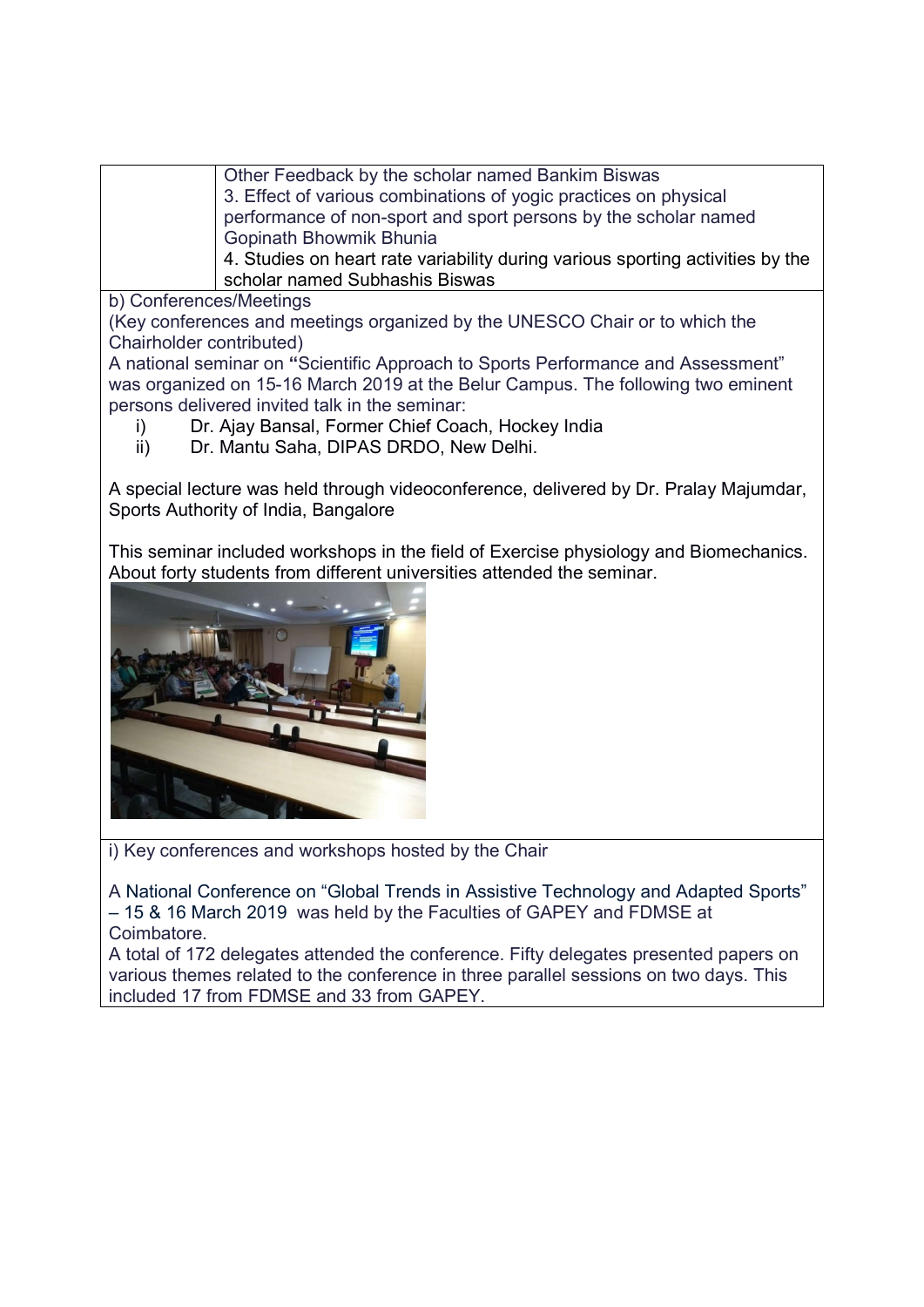

ii) Other conferences/organizational activities undertaken by the Chairholder None

iii) A selection of conference presentations by the Chairholder and other colleagues

The following special lectures were delivered by faculty members and the Chairholder during the national seminar in the Belur Campus.

Prof. U.S. Ray - Mountaineering as a sport: emerging trends of applications of high altitude physiology;

Prof. Rupayan Bhattacharya – Principles of Biomechanics;

Prof. Asis Goswami - Technical aspects of Tests in Exercise Physiology;

Prof. Asok K Ghosh – Anaerobic threshold: Its importance in High performance sports.

c) Interuniversity Exchanges/Partnerships (principal exchanges/partnerships between the Chair and other institutions including UNESCO Chairs/UNITWIN Networks)

1. Dr. Asis Goswami, the UNESCO Chairholder, has initiated collaborative academic exchange programme with the Department of Physiology and the Department of Sports Science of Calcutta University. Memorandum of Understanding is being processed between the two universities for collaborative academic and research activities. The students of Sports Science courses had attended classes at the RKMVERI campus.

2. A team officials and professors from Visva Bharati, a Central University, visited the RKMVERI campus on 28 June 2018 to discuss possible academic collaboration in form of student exchange and holding of Joint Conferences & Workshops. The work related to these activities are in progress.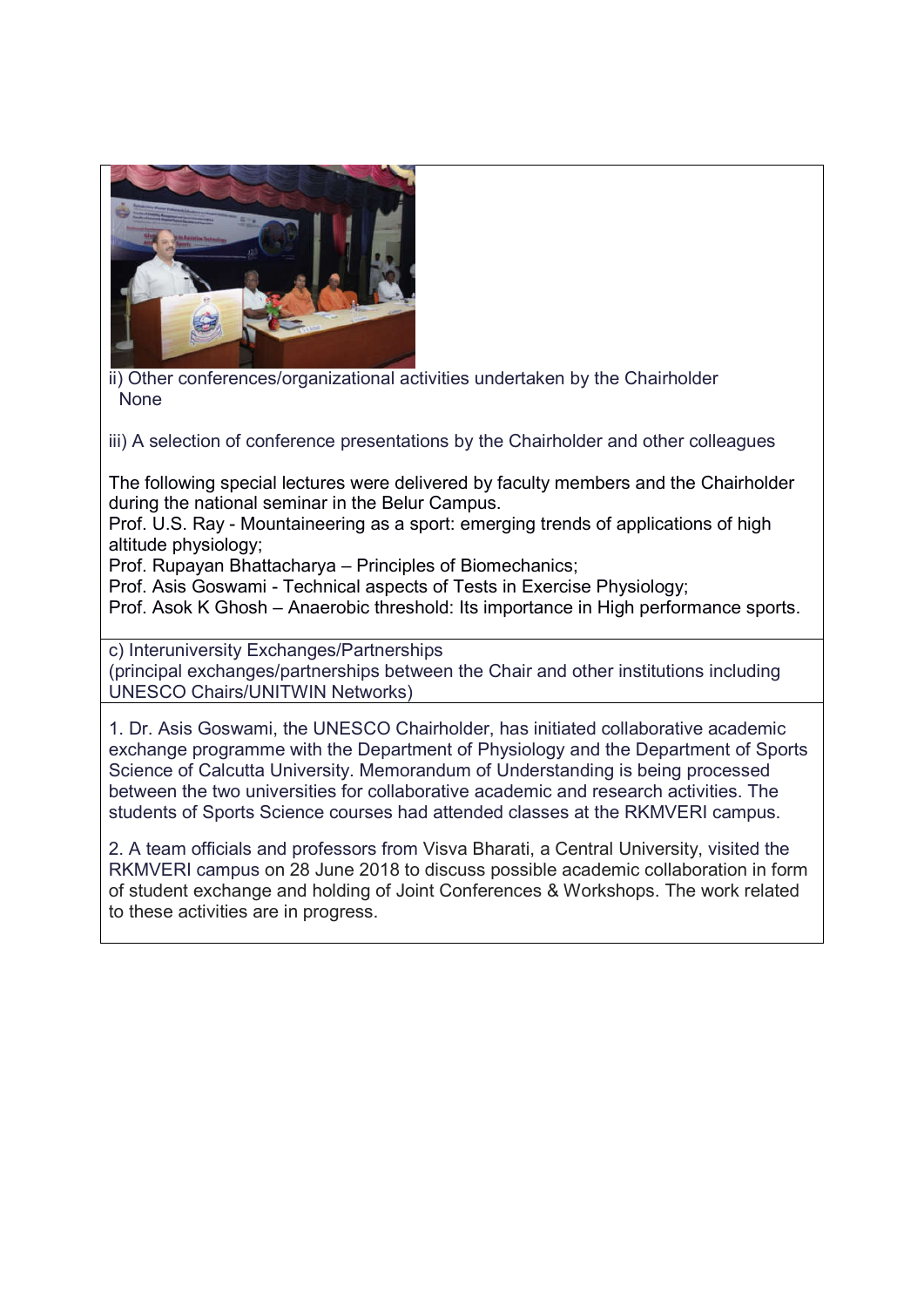

3. Memorandum of Understanding was signed with the following organizations for mutual learning and exchange activities

a) FEDERAZIONE ITALIANA YOGA, Italy. (**Italian Yoga Federation)**

b) Krishnamacharya Yoga Mandiram (KYM), Chennai

| d) Publications/Multimedia Materials                                                                                                                                                                                           |                                                                                                                                                                                                                                                                                                                                |        |                                                   |  |
|--------------------------------------------------------------------------------------------------------------------------------------------------------------------------------------------------------------------------------|--------------------------------------------------------------------------------------------------------------------------------------------------------------------------------------------------------------------------------------------------------------------------------------------------------------------------------|--------|---------------------------------------------------|--|
| (major publications and teaching/learning materials)                                                                                                                                                                           |                                                                                                                                                                                                                                                                                                                                |        |                                                   |  |
| Please tick relevant<br>fields of output and<br>indicate volume of<br>output:                                                                                                                                                  | <b>Books</b><br>Books (edited)<br>Books (chapters)<br>Monographs<br><b>Research Reports</b><br>Journal Articles (refereed)<br><b>Conference Proceedings</b><br><b>Occasional Papers</b><br><b>Teaching/Learning Materials</b><br>Multimedia Materials (CD-Rom)<br>Multimedia Materials (Video)<br>Multimedia Materials (Other) | [tick] | [no.]<br>Six (M.Phil. Dissertation)<br>Two<br>Two |  |
| Give details of major publications and materials including full citations.<br>i) Theses<br>ii) Publications                                                                                                                    |                                                                                                                                                                                                                                                                                                                                |        |                                                   |  |
| 1. Prasad, T., Goswami, A., Ghosh, S. (2019). Walking Pattern of Sighted Volunteers<br>with Open Eye and Closed Eye Conditions, Journal of Disability Management and<br>Special Education (JODYS). (Accepted for publication). |                                                                                                                                                                                                                                                                                                                                |        |                                                   |  |

2. Prasad,T., Ghosh,S., Goswami, A.(2018). Static Balance Ability of Visually Impaired and Partially Sighted Persons on Firm and Foam Surfaces, European Journal of Adapted Physical Activity. (Under Review).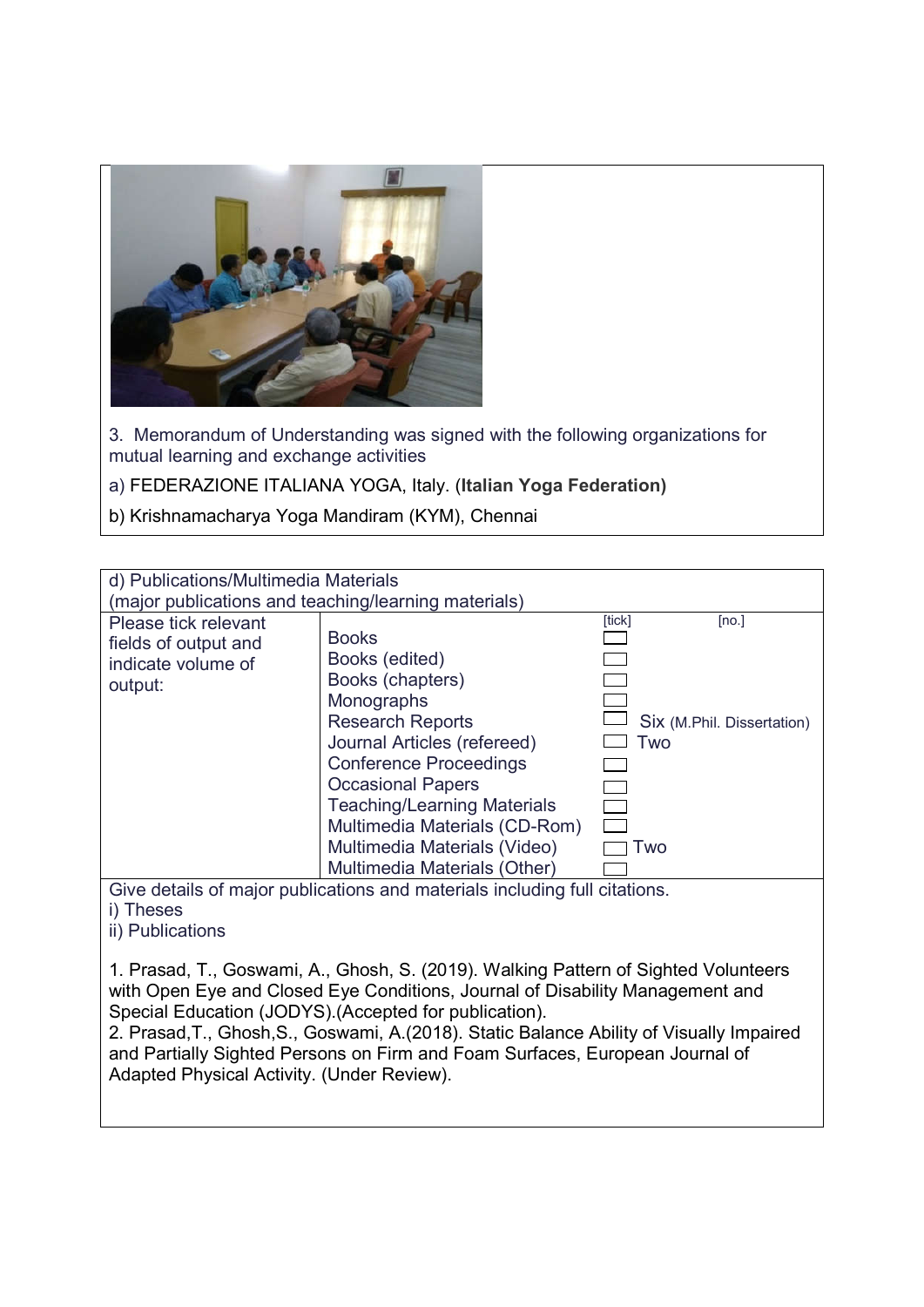Conference Paper

1. Prasad,T., Ghosh,S., Goswami, A.(2018). Static Balance Ability in Blind Persons, National Conference on "Physical Education, Sports Science & Active Lifestyle**"** Organized by Department of Physical Education, SavitribaiPhule Pune University, Pune.

2. Prasad, T., Goswami, A., Ghosh, S. (2019). Star Excursion Balance Test For Visually Impaired and Partially Sighted People, National Seminar Cum Workshop On "Scientific Approach To Sports Performance And Assessment" Organized By Ramakrishna Mission Vivekananda Educational And Research Institute, Belur Math, Howrah.

e) Cooperation with UNESCO Headquarters, Field Offices

The UNESCO New Delhi office had organized a two-day Consultation from 10 – 11 December 2018 in New Delhi to build a more informed & active network of UNESCO Chairs in India and also to brainstorm and share ideas on the role of UNESCO Chairs in strengthening work of UNESCO. The UNESCO New Delhi Director Eric Falt welcomed all the participants at UNESCO House, which was followed by the screening of a Film on UNESCO's 70 years in India. Dr. Asis Goswami could not travel due to acute illness, however, Swami Atmapriyananda, the Vice Chancellor of RKMVERI, attended the programme. The second-day programme was organized at PRIA campus and was organized by Dr. Rajesh Tandon. The UNESCO New Delhi Director, Eric Falt gave a detailed presentation and highlighted key activities undertaken by the different sectors in the New Delhi Office. Dr. N. Saravana Kumar, Joint Secretary (ICC), Ministry of Human Resource Development (MHRD) thanked UNESCO for organizing the meeting and highlighted the need to engage meaningfully with the UNESCO Chairs in strengthening the programmes and policies of MHRD.

The Chairholders participated in a brainstorming session for enhancing the collaborative activities with UNESCO New Delhi.

The some of the salient points arising from the discussion were

- Proposal for formation of e-groups of UNESCO Chairs was placed to increase knowledge sharing, networking and frequent meeting.
- Utilization of indigenous resources and ideas was highlighted;
- Funding from external agencies, specially from UNESCO, was emphasized for increased freedom and scope of activities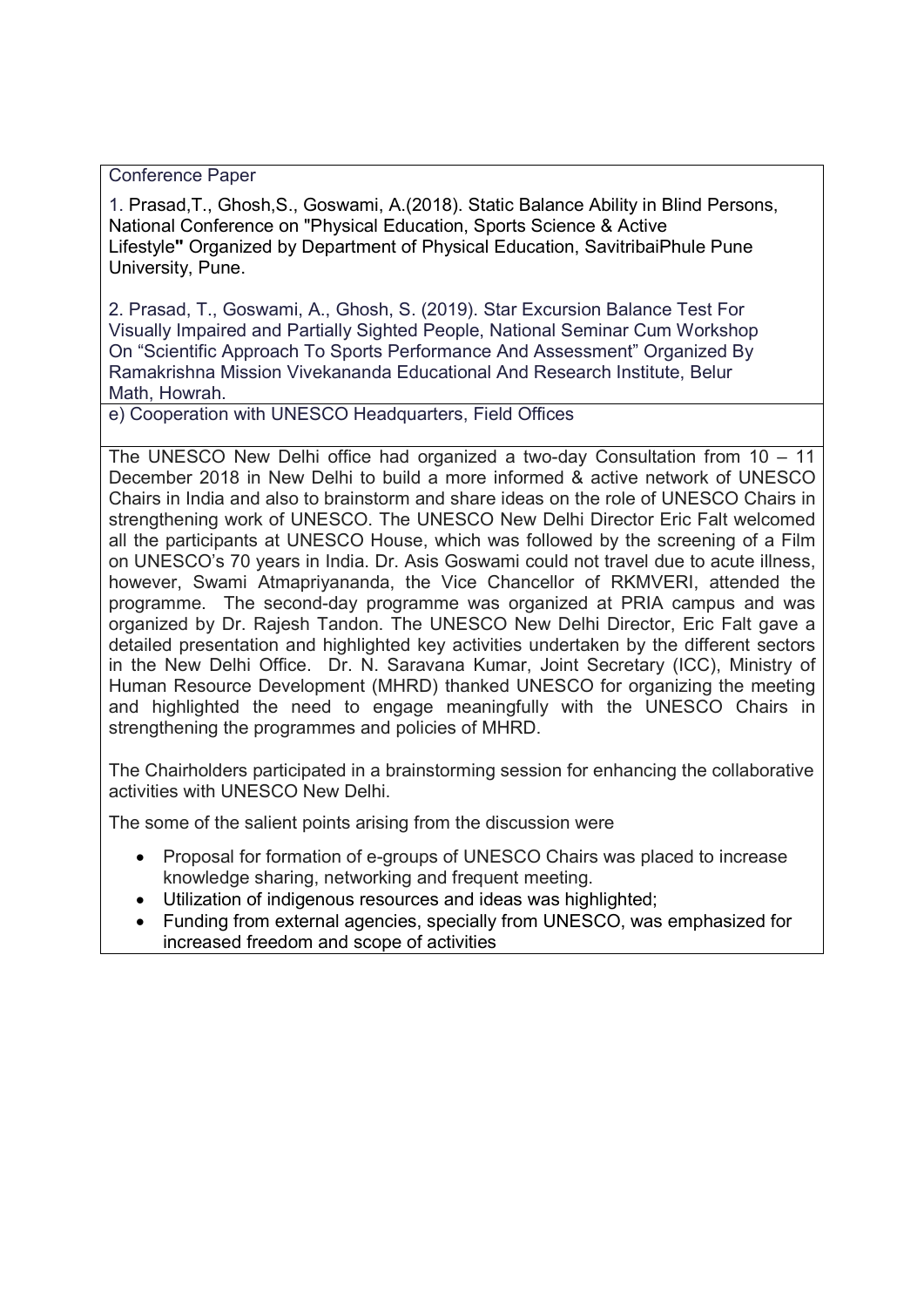

(Picture taken from http://unescochair-cbrsr.org/index.php/2018/12/18/unesco-chairsmeeting-india/)

#### f) Other (any other activities to report)

1**.**An event was organized by Italian Yoga Federation dedicated to their teachers and students. Swami Atmapriyananda, Vice Chancellor of RKMVERI, delivered a talk "Comments on the Bhagavad Gita" on 10 March 2019, in the Conference Room of the Embassy of India, Rome.

## *Antonietta Rozzi visited the University and delivered a lecture in November 2018..*

2**.**International Day of Persons with Disabilities was observed on 08 December 2018 at GKD Auditorium, SRK Vidyalaya, Coimbatore. Dr. Sudha, Asst. Prof., FDMSE, welcomed the gathering. Swami Bakthivrathananda, SRK Vidyalaya gave the benedictory address, Swami Divyaprajnananda Maharaj, Asst. Admin. Head, graced the occasion. The Chief guest of the programme was Mr. V.G. Jagadeesh, Web Developer & Graphic Designer, Coimbatore. Cultural and oratorical programmes were performed by children with special needs. Medals were distributed to children with disabilities who won first prize in various sports events. Persons with disabilities who are studying and working in Vidyalaya institutions were honored. Teachers working for persons with disabilities were also honored. In total 132 persons with disabilities had participated in the event.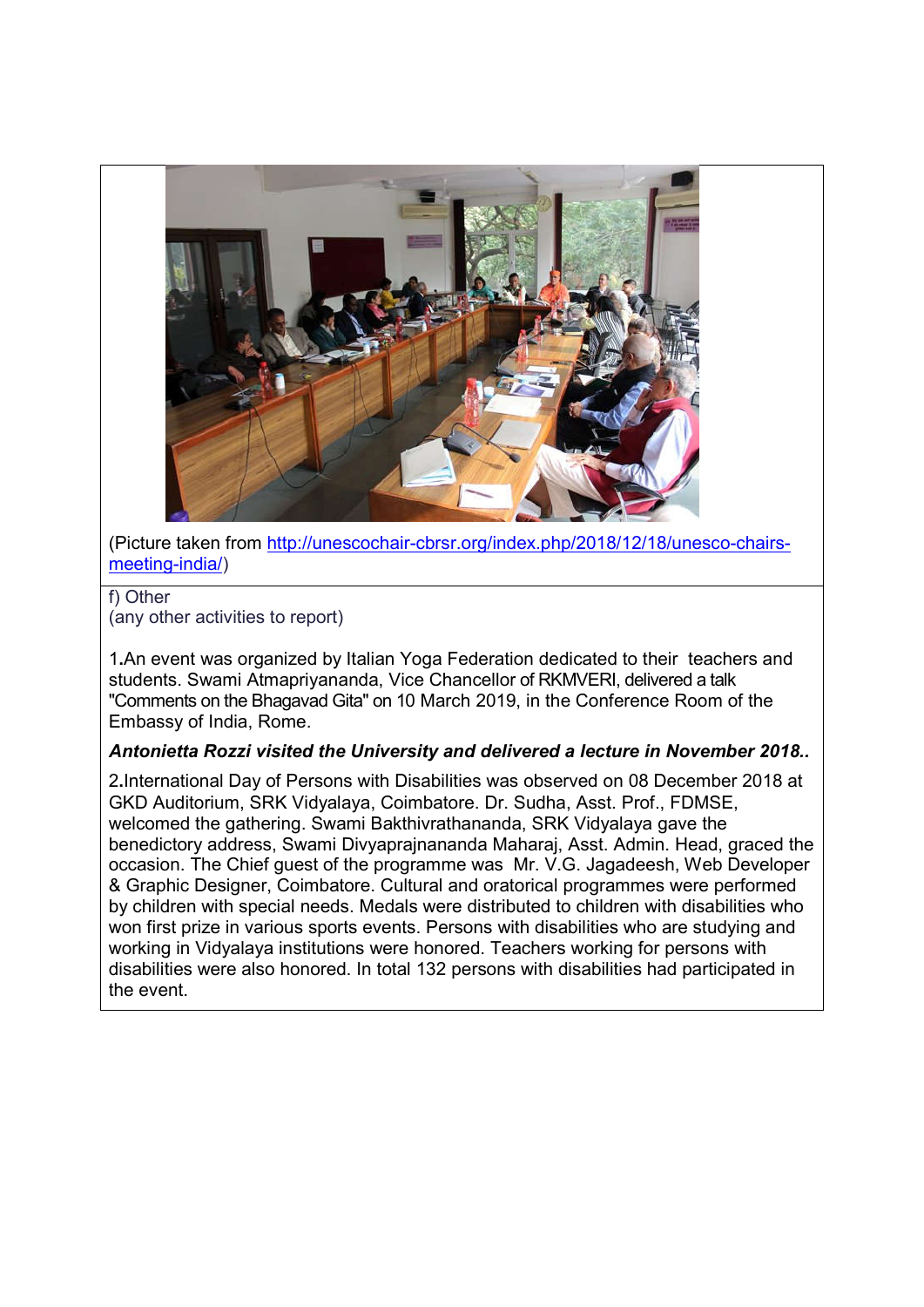

3. Week for Holistic Welfare of the Children from 14 Nov, 2018 to 20 Nov, 2018

A number of activities were organized by Faculty of Disability Management and Special Education (FDMSE), Coimbatore Campus, in partnership with Ramakrishna Mission Vivekananda Educational and Research Institute (RKMVERI), Belur, West Bengal and globally with ARIGATOU International, Japan. The events included in this week were a nature walk, art and craft related activities, community orientation, cultural performance, storytelling, field trip, screening wildlife movies, practical exposure to adapted yoga and unified sports, and talk on self-help skills, safety measures, health and hygiene, and environmental care. A large number of children with disabilities had participated in this programme. A two-day training programme for parents of children with disabilities wasalso conducted along with this programme.



4. In order to complement the education imparted on various theoretical aspects of yoga, the students were taken to a 10-day internship to Krishnamacharya Yoga Mandiram (KYM), Chennai.



Group photo of students with the Br. Mrinmay Maharaj at KYM campus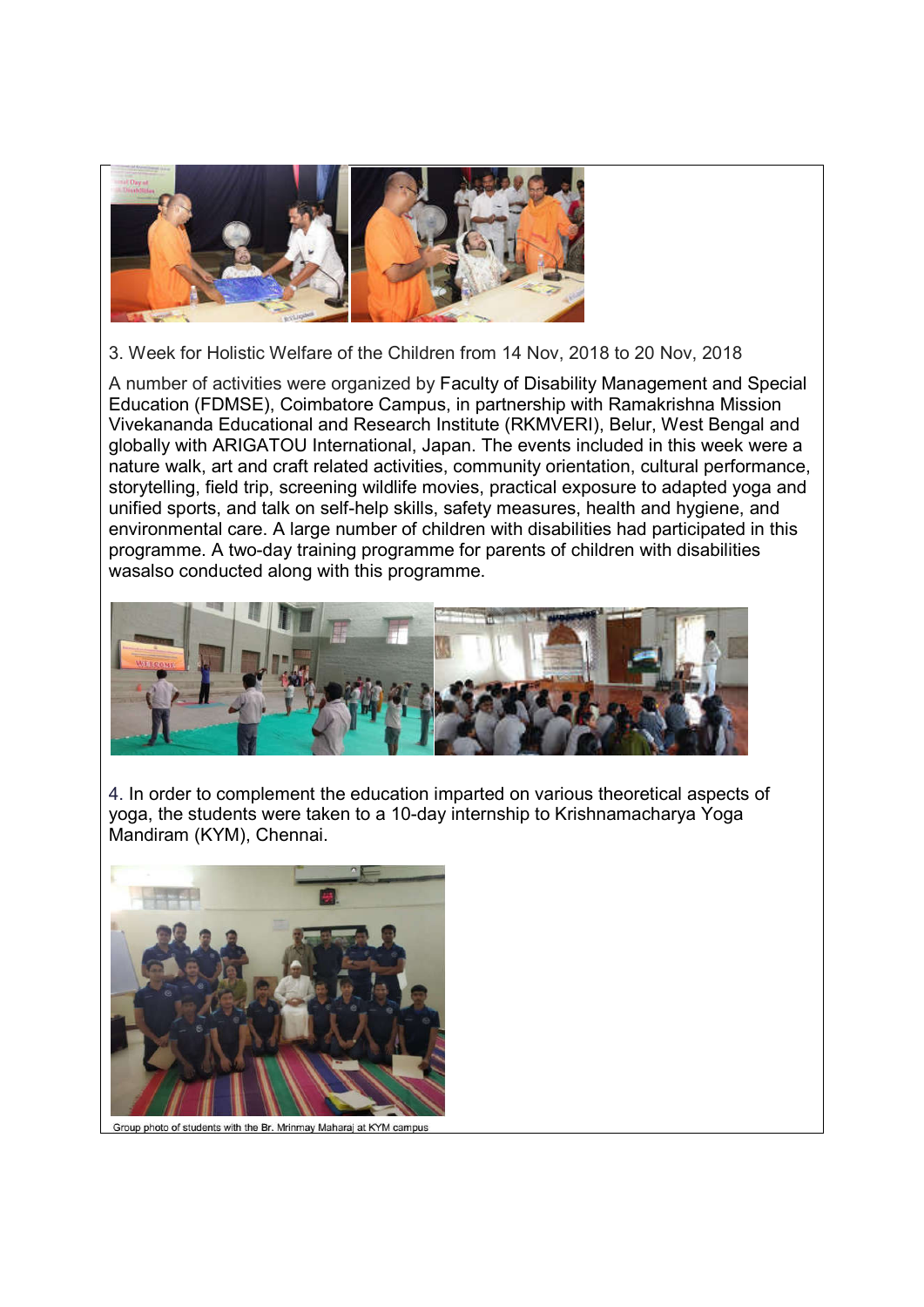5. A programme 'The Resurrection of Yoga' – Yogasanas demonstration was held at Belur Math – 12 Mar 2019. This programmed was live streamed through by Belur Math.

6. On 31 Oct, 2018, Revered Swami Smaranananda Maharaj, President of Ramakrishna Math and Ramakrishna Mission, inaugurated the New Building 'Atma-Vikas' for Sports Science, Yoga & Fitness Centre in the presence of Monks of Ramakrishna Mission, Department's Faculty and students at the Belur Main Campus. The building also houses major laboratories required for research in the field of Sports Science and Yoga.



The laboratories has already started providing scientific support to the sportspersons.



Testing of athletes by Dr. A. Goswami, Dr. A.K.Ghosh, Dr. K.Pal and Students

7. 4th International Day of Yoga was observed at the Belur Main Campus on 21 June 2018.

8. Yoga Camp in the State of Jharkhand.

The students of PGDY course went to Ranchi campus of the university to conduct Yoga camps in different villages of Jharkhand state.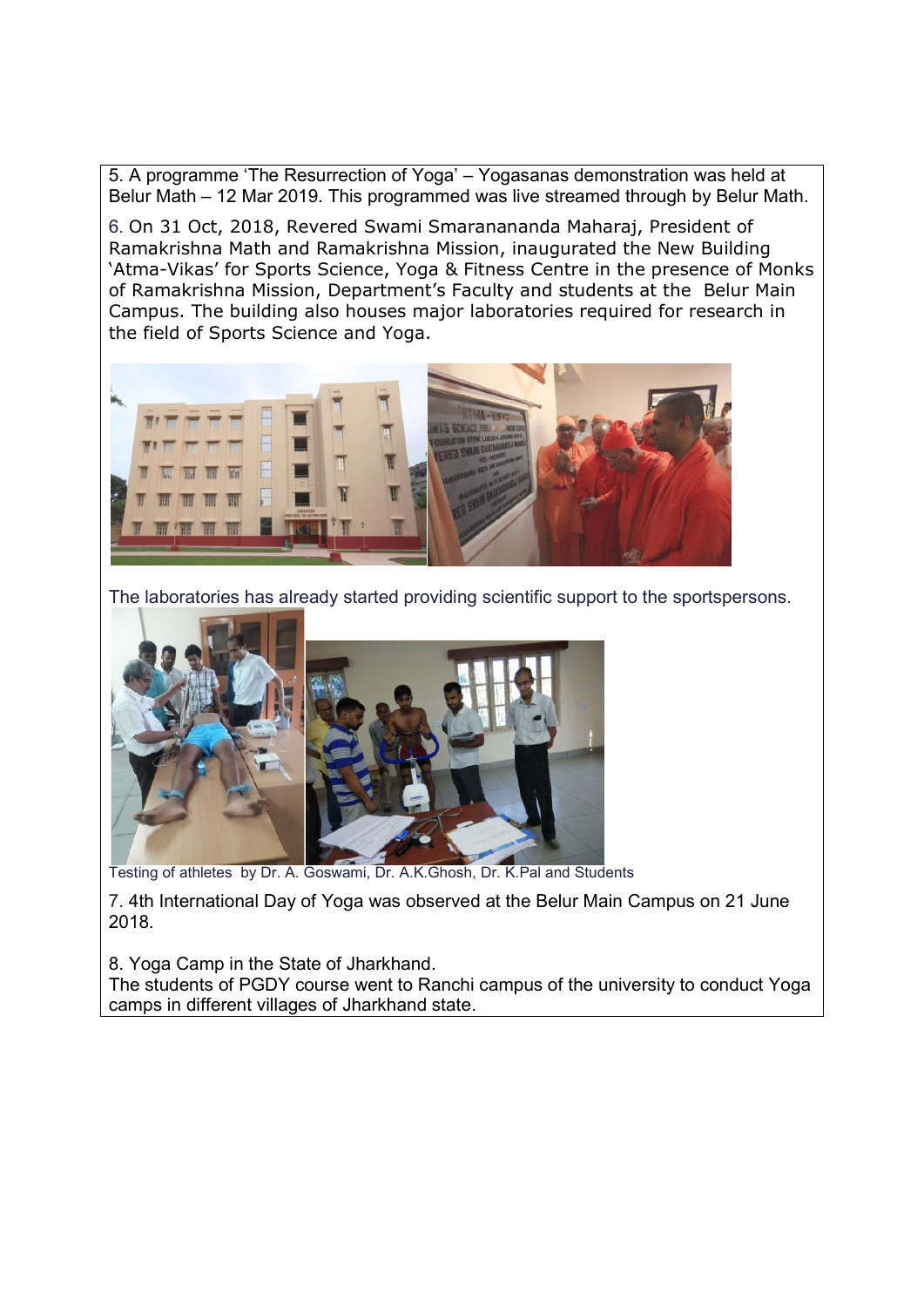

Yoga camp in progress in a village of Jharkhand

9. Ramakrishna Mission Vivekananda Educational and Research Institute, Faculty of General & Adapted Physical Education and Yoga organized Unified Play Day was celebrated on 21<sup>st</sup> February 2019.



10. National Level Wheelchair Tennis Tournament (Paralympic Sports Competition) Ramakrishna Mission Vivekananda Educational and Research Institute, Faculty of General and Adapted Physical Education & Yoga, had organized a wheelchair tennis training and coaching camp at TENNIS INDOOR STADIUM for the Tamilnadu State Wheelchair tennis probable team of 8 members during 18.05.2018 to 20.05.2018.

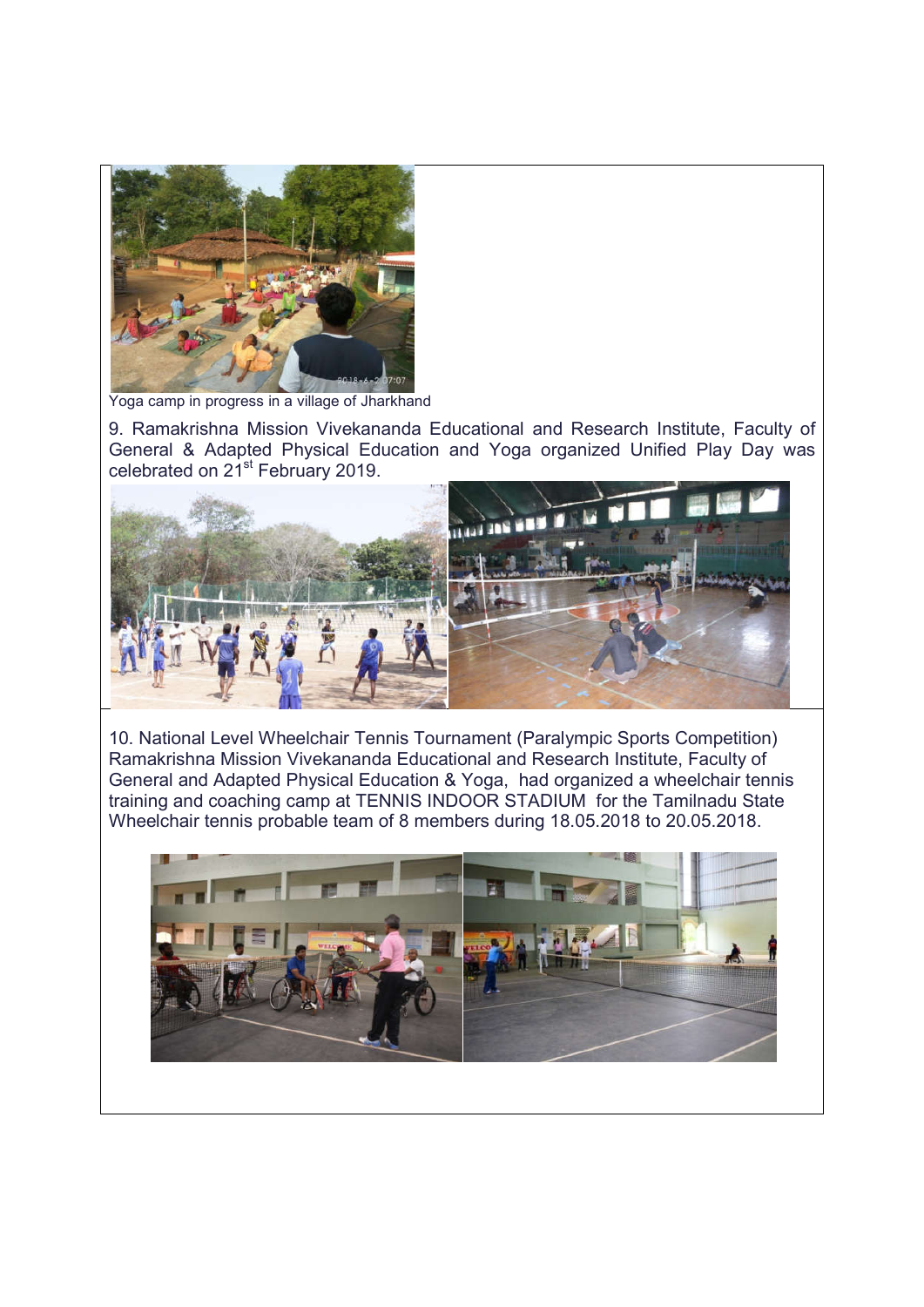11. Ramakrishna Mission Vidyalaya Coimbatore Organized RKMV Trophy 1st state level Tournament in Adapted Sports on 06<sup>th</sup> December 2018 to 08<sup>th</sup> December 2018 at Vidyalaya indoor stadium for Para sitting volleyball and Visual impaired Volleyball, Polytechnic Handball court, for five a side football and ITI Ground for Para sitting Cricket.



### 12. Inclusive Sports Meet- 2019

 Inmates of different hostels in the campus of RKM Coimbatore organized Inclusive Sports Meet. About 120 students from different colleges of the campus took part in different inclusive sports activities. Parents of the disabled students came in large number to encourage the participants.



3. Future Plans and Development Prospects: Outline of action plan for the next biennium and short/medium and long-term development prospects.

Please do not hesitate to refer to difficulties that the Chair has experienced (Not exceeding 300 words)

Majority of the future plans were realized during the present year. The following activities is planned to be executed in the next one year:

1.Sensory Park**:** A plan for this project is ready. Possible funding sources are being identified. In the mean time the building design is being copyrighted and design registered.